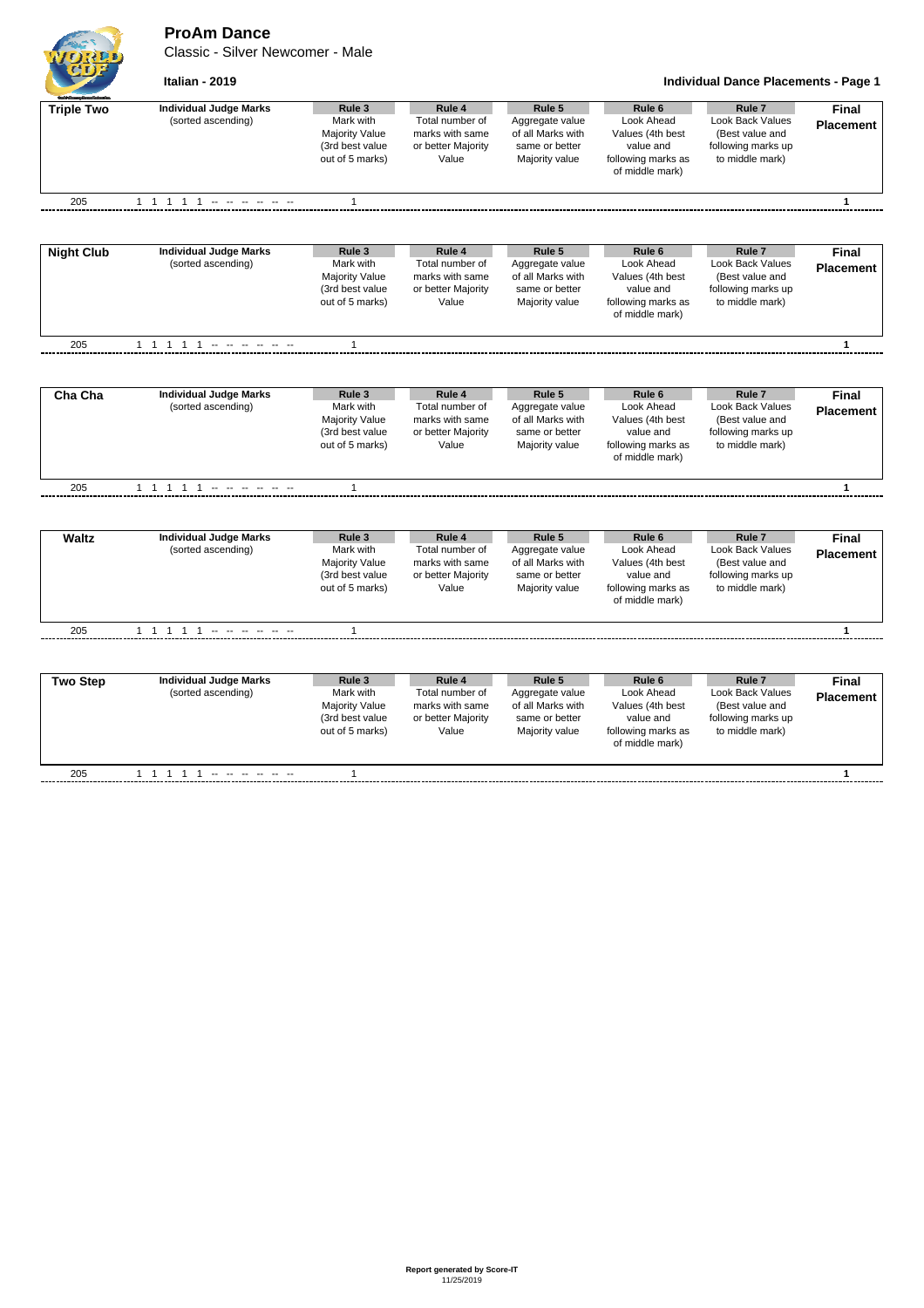## **ProAm Dance**

Classic - Silver Newcomer - Male

## **Italian - 2019 Individual Dance Placements - Page 2**

| <b>Guild Grantee Devent School and</b> |                        |                                                                   |                                                                   |                                                                          |                                                                                      |                                                                              |                  |
|----------------------------------------|------------------------|-------------------------------------------------------------------|-------------------------------------------------------------------|--------------------------------------------------------------------------|--------------------------------------------------------------------------------------|------------------------------------------------------------------------------|------------------|
| <b>West Coast</b>                      | Individual Judge Marks | Rule 3                                                            | Rule 4                                                            | Rule 5                                                                   | Rule 6                                                                               | Rule <sub>7</sub>                                                            | <b>Final</b>     |
| Swing                                  | (sorted ascending)     | Mark with<br>Majority Value<br>(3rd best value<br>out of 5 marks) | Total number of<br>marks with same<br>or better Majority<br>Value | Aggregate value<br>of all Marks with<br>same or better<br>Majority value | Look Ahead<br>Values (4th best<br>value and<br>following marks as<br>of middle mark) | Look Back Values<br>(Best value and<br>following marks up<br>to middle mark) | <b>Placement</b> |
| 205                                    |                        |                                                                   |                                                                   |                                                                          |                                                                                      |                                                                              |                  |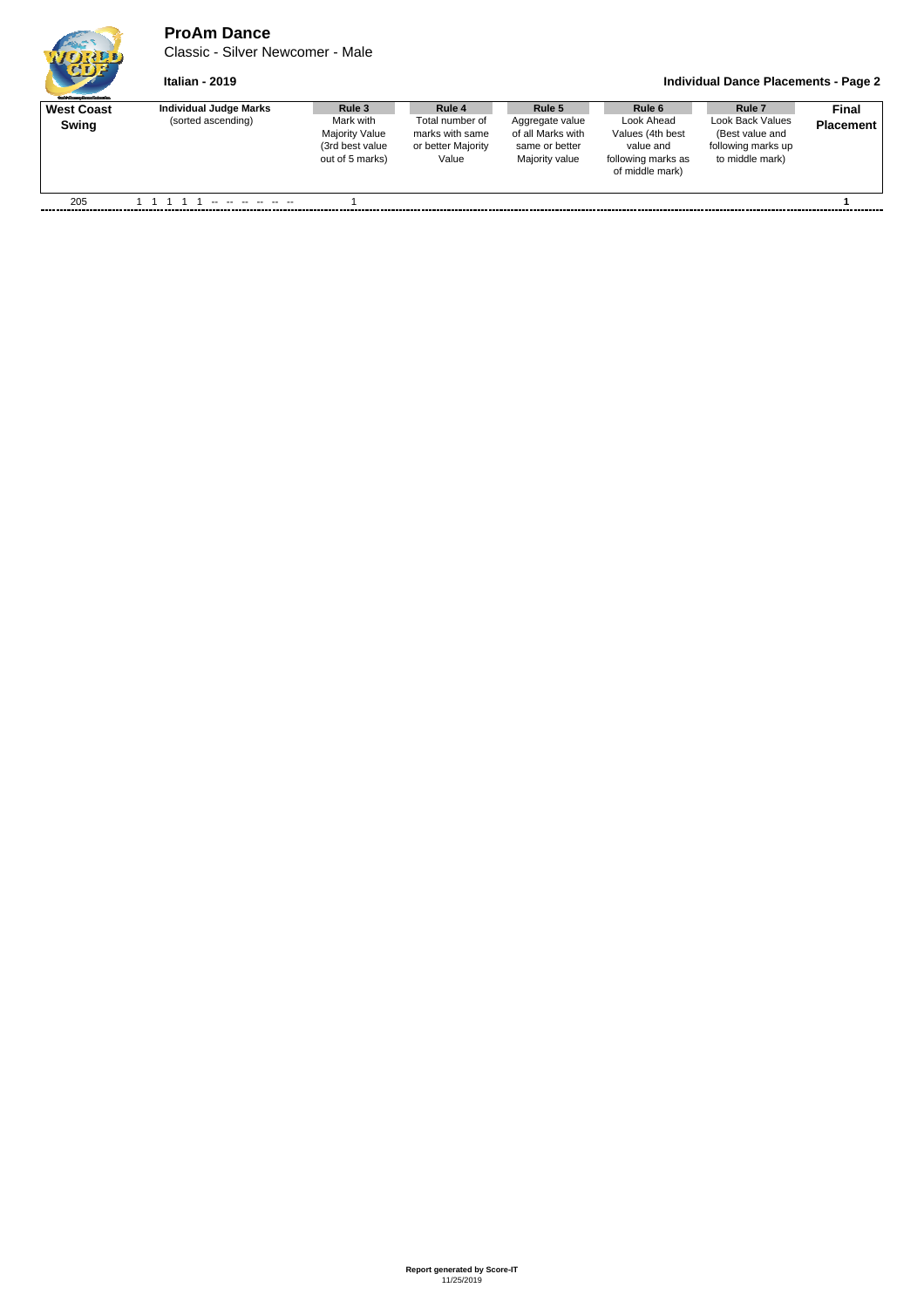## **ProAm Dance**

Classic - Silver Newcomer - Male

|                   | Italian - 2019                                     |   |                         |                |                     |                                 |                                          |                |                 | <b>Penalties - Page 3</b> |
|-------------------|----------------------------------------------------|---|-------------------------|----------------|---------------------|---------------------------------|------------------------------------------|----------------|-----------------|---------------------------|
| <b>Triple Two</b> |                                                    |   |                         |                | Judges              |                                 |                                          |                |                 |                           |
|                   | $\overline{2}$<br>1                                | 3 | 4                       | $\overline{5}$ | 6                   | 7                               | $\overline{8}$                           | $\overline{9}$ | 10              | 11                        |
|                   | No penalties were applied in this dance.           |   |                         |                |                     |                                 |                                          |                |                 |                           |
| Polka             |                                                    |   |                         |                | Judges              |                                 |                                          |                |                 |                           |
|                   | $\overline{2}$                                     | 3 | 4                       | $\overline{5}$ | 6                   | 7                               | 8                                        | 9              | 10              | 11                        |
|                   | No penalties were applied in this dance.           |   |                         |                |                     |                                 |                                          |                |                 |                           |
| <b>Night Club</b> |                                                    |   |                         |                | Judges              |                                 |                                          |                |                 |                           |
|                   | $\overline{2}$                                     | 3 | $\overline{\mathbf{4}}$ | 5              | 6                   | $\overline{7}$                  | 8                                        | 9              | 10              | 11                        |
|                   | No penalties were applied in this dance.           |   |                         |                |                     |                                 |                                          |                |                 |                           |
| Cha Cha           |                                                    |   |                         |                | Judges              |                                 |                                          |                |                 |                           |
|                   | 2<br>1<br>No penalties were applied in this dance. | 3 | 4                       | 5              | 6                   | $\overline{7}$                  | 8                                        | 9              | 10              | 11                        |
| <b>Waltz</b>      | $\overline{2}$                                     | 3 | $\overline{4}$          | $\overline{5}$ | Judges<br>6         | 7                               | $\overline{8}$                           | 9              | 10              | $\overline{11}$           |
|                   | No penalties were applied in this dance.           |   |                         |                |                     |                                 |                                          |                |                 |                           |
| <b>Two Step</b>   | $\overline{2}$                                     | 3 | 4                       | 5              | Judges<br>6         | 7                               | 8                                        | 9              | 10              | 11                        |
|                   | No penalties were applied in this dance.           |   |                         |                |                     |                                 |                                          |                |                 |                           |
| <b>East Coast</b> |                                                    |   |                         |                | Judges              |                                 |                                          |                |                 |                           |
| Swing             | $\overline{2}$                                     | 3 | 4                       | $\overline{5}$ | 6                   | 7                               | 8                                        | 9              | 10              | $\overline{11}$           |
| <b>West Coast</b> | No penalties were applied in this dance.           |   |                         |                | Judges              |                                 |                                          |                |                 |                           |
| Swing             | $\overline{2}$                                     | 3 | $\overline{4}$          | 5              | 6                   | 7                               | 8                                        | 9              | $\overline{10}$ | 11                        |
|                   | No penalties were applied in this dance.           |   |                         |                |                     |                                 |                                          |                |                 |                           |
| <b>Penalty</b>    | <b>Non-Conference Penalty Codes</b>                |   |                         |                |                     | <b>Conference Penalty Codes</b> |                                          |                |                 |                           |
| <b>Codes</b>      | 1 Placement Reduction                              |   | <b>Last Placement</b>   |                | Reasons             |                                 |                                          | Codes          |                 |                           |
|                   | C. - Costume and Annearance<br>P - Prop Use        |   |                         |                | Self Selected Music |                                 | $\mathbf{s}$<br>- Single Lower Placement |                |                 |                           |

C - Costume and Appearance P - Prop Use Self Selected Music S - Single Lower Placement B - Basic Pattern **D** - Dance Delivery Loss of Hat **Loss of Hat Q - Last Place** F - Courtesy & Floorcraft H - Costume Minimums Leaving the Dance Floor X - Full Disqualification A - Acceptable Behavior (Boots & Hats) E - Expulsion M - Movement T - Timing